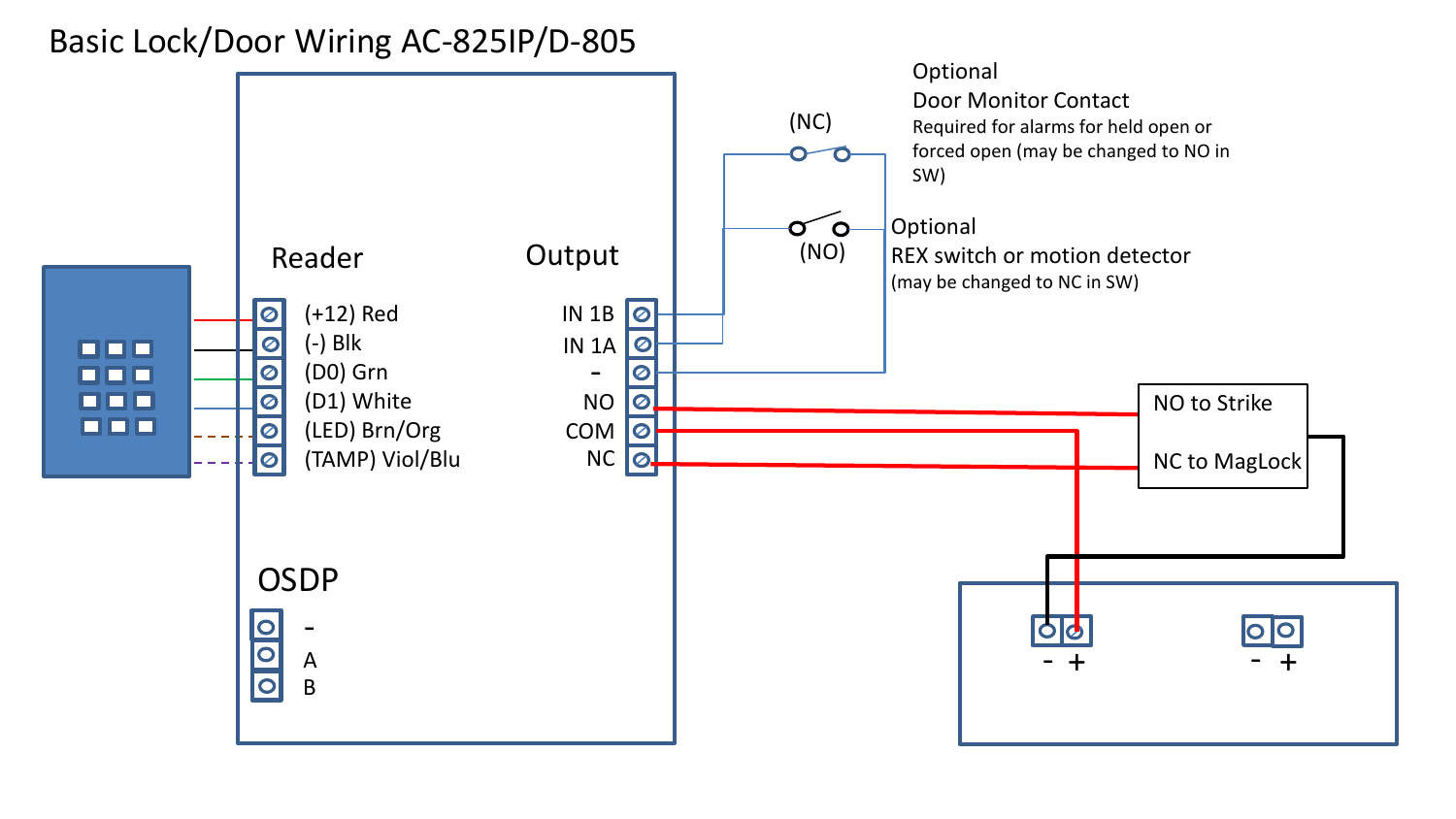## OSDP Expansion wiring

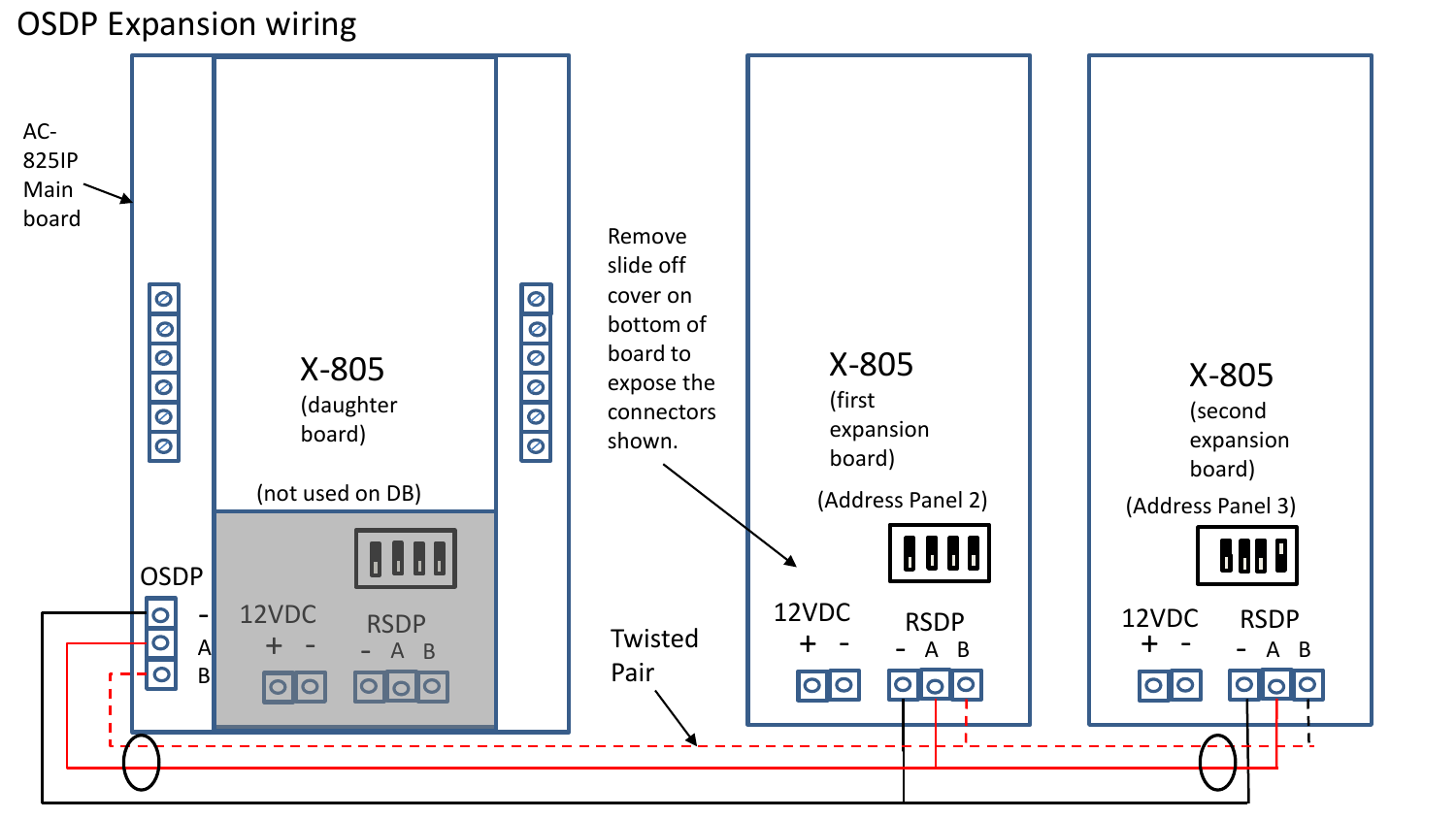Remove slide off cover on bottom of board to expose the connectors when installing in an expansion chassis ME - 1505.

There is only one power cable (+12VDC) supplied in the ME - 1505, if 2 X -805 expansions are installed the installer must make a cable to connect power from the power supply module to the second board.